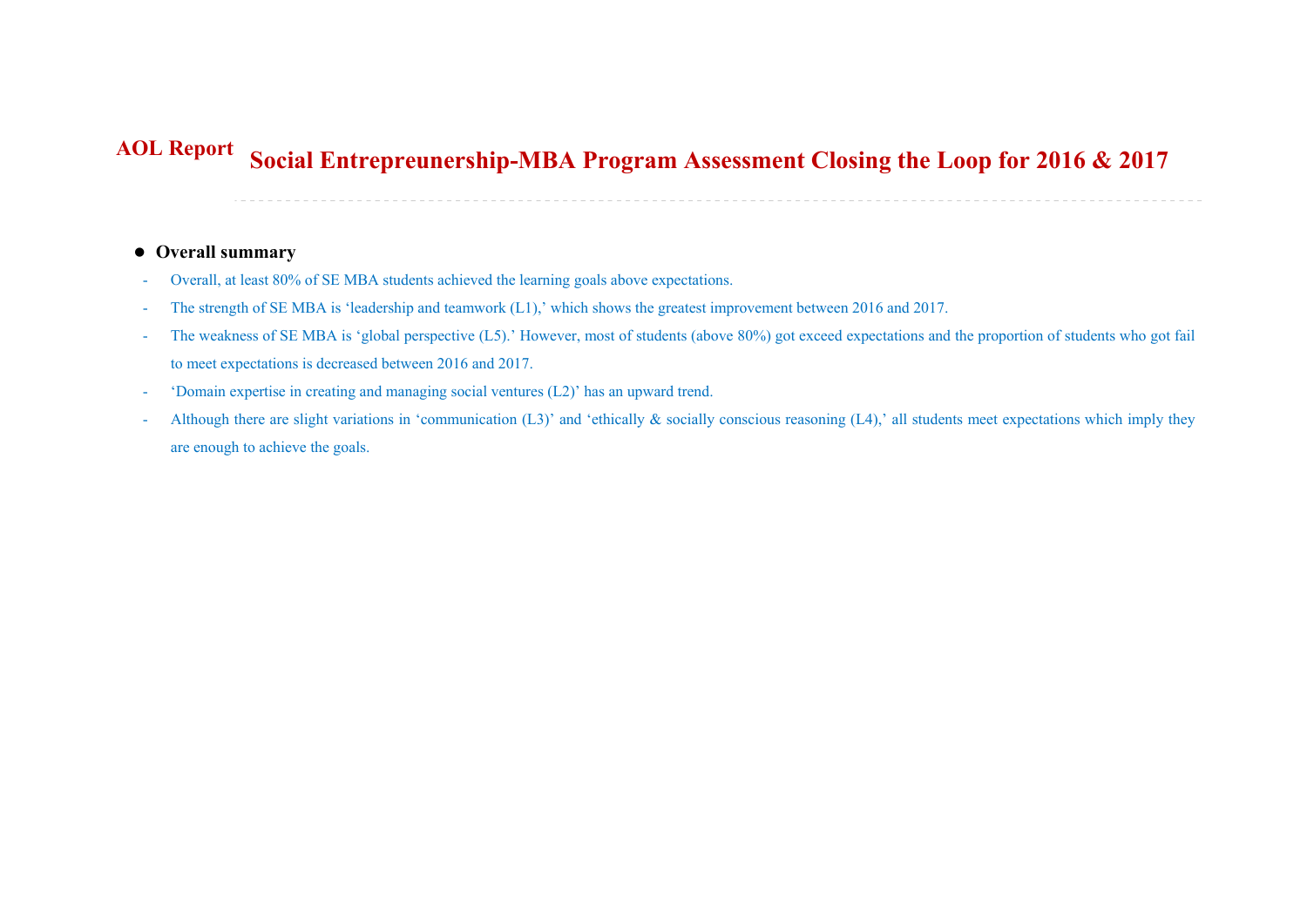## **Assessment**

|                                                 | <b>Learning Objectives</b>                                            | Course                                     | Performance  |        |          |                 |        |                                                                                              |
|-------------------------------------------------|-----------------------------------------------------------------------|--------------------------------------------|--------------|--------|----------|-----------------|--------|----------------------------------------------------------------------------------------------|
| <b>Learning Goal</b>                            |                                                                       |                                            | Level $(\%)$ |        |          | Date            | Result |                                                                                              |
|                                                 |                                                                       |                                            | 3point       | 2point | 1point   | <b>Measured</b> |        |                                                                                              |
| (L1) Leadership and<br><b>Teamwork</b>          | (L11) Out students will<br>have high-performance<br>leadership skill. | SMB536 Social Enterprise<br>and Management | 73.7         | 26.3   | $\Omega$ | 2016 Fall       | $\sim$ | Most of SE MBA students<br>3<br>achieved<br>(exceed<br>for<br>expectations)<br>two<br>years. |
| Our graduates will<br>develop leadership        |                                                                       |                                            | 88           | 12     | $\Omega$ | 2017 Fall       |        |                                                                                              |
| skills and be able to<br>work with internal and | (L12) Our students will<br>know how to build a team                   | SMB594 Global Immersion                    | 69.4         | 30.6   | $\Omega$ | 2016 Fall       |        | Both leadership skill (L11)<br>teamwork (L12)<br>and<br>are                                  |
| external stakeholders<br>effectively.           | and work with external<br>stakeholders successfully.                  | Practice in SE                             | 89.5         | 10.5   | $\Omega$ | 2017 Fall       |        | enhanced between 2016<br>and 2017.                                                           |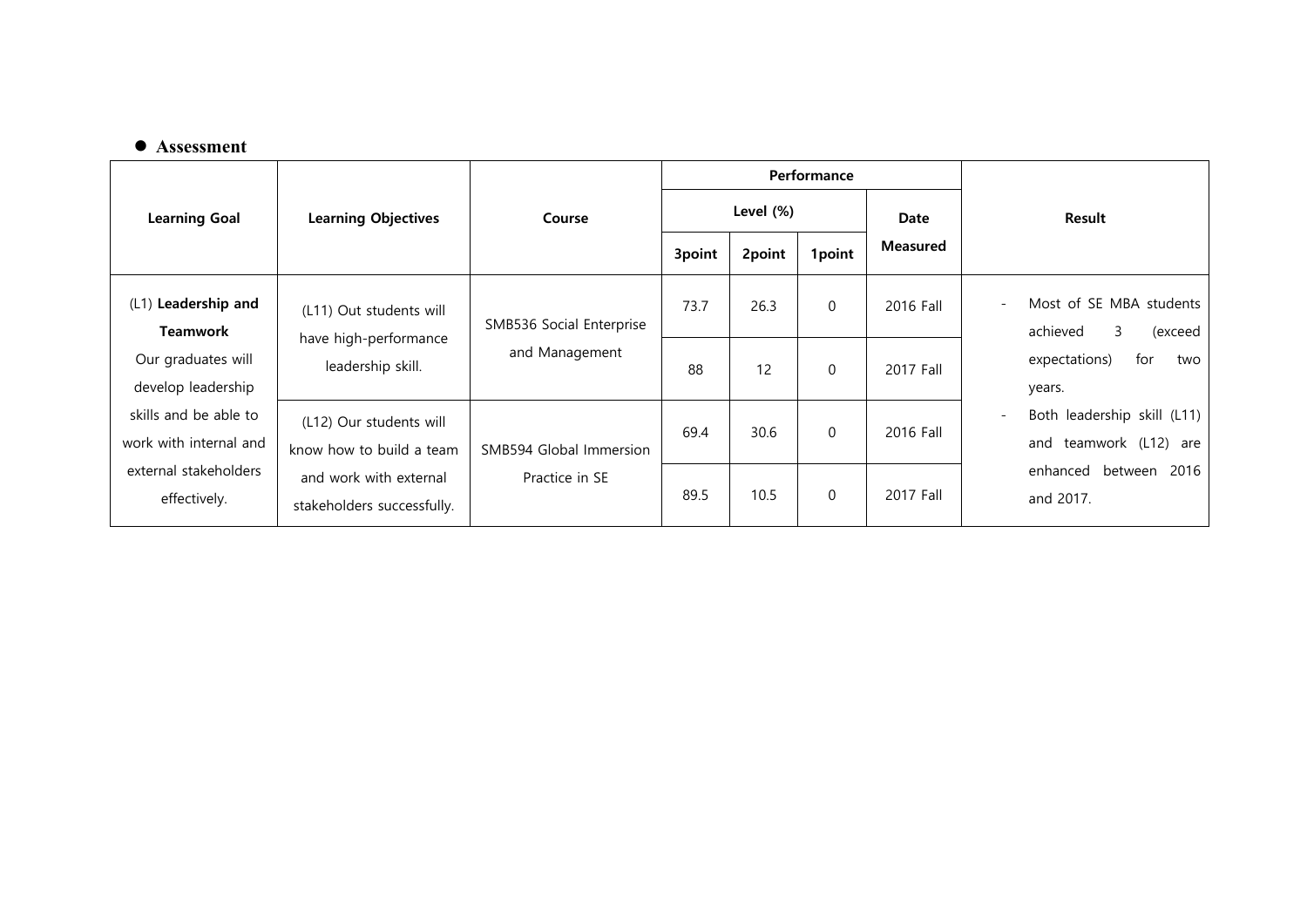|                                                                          | <b>Learning Objectives</b>                                                                                                                   | Course                                     |           |        | Performance  |                 |                                                                                                                                                                               |
|--------------------------------------------------------------------------|----------------------------------------------------------------------------------------------------------------------------------------------|--------------------------------------------|-----------|--------|--------------|-----------------|-------------------------------------------------------------------------------------------------------------------------------------------------------------------------------|
| <b>Learning Goal</b>                                                     |                                                                                                                                              |                                            | Level (%) |        |              | Date            | <b>Result</b>                                                                                                                                                                 |
|                                                                          |                                                                                                                                              |                                            | 3point    | 2point | 1point       | <b>Measured</b> |                                                                                                                                                                               |
| (L2) Domain Expertise<br>in Creating and                                 | (L21) Our student will be<br>able to enhance                                                                                                 | SMB536 Social Enterprise                   | 70.2      | 29.8   | $\Omega$     | 2016 Fall       | 2016, the<br>Compared to<br><b>SE</b><br>of<br>MBA<br>average<br>students' domain expertise<br>and social venture<br>(L21)<br>(L22)<br>is<br>management<br>increased in 2017. |
| <b>Managing Social</b><br><b>Ventures</b>                                | professional knowledge<br>and competencies of the<br>functional areas.                                                                       | and Management                             | 84        | 16     | $\Omega$     | 2017 Fall       |                                                                                                                                                                               |
| Our graduates will be<br>able to develop<br>professional knowledge       | (L22) Our students will<br>apply different<br>management disciplines<br>into practical business<br>cases of social enterprise<br>management. | SMB536 Social Enterprise<br>and Management | 77.4      | 22.6   | $\mathbf{0}$ | 2016 Fall       |                                                                                                                                                                               |
| and competencies of<br>the functional areas                              |                                                                                                                                              |                                            | 83.4      | 16.6   | $\Omega$     | 2017 Fall       |                                                                                                                                                                               |
| and integrate and<br>apply them to practical<br>business cases of social |                                                                                                                                              | SMB594 Global Immersion                    | 91.6      | 8.4    | $\Omega$     | 2016 Fall       |                                                                                                                                                                               |
| enterprise<br>management.                                                |                                                                                                                                              | Practice in SE                             | 93.2      | 6.8    | $\mathbf{0}$ | 2017 Fall       |                                                                                                                                                                               |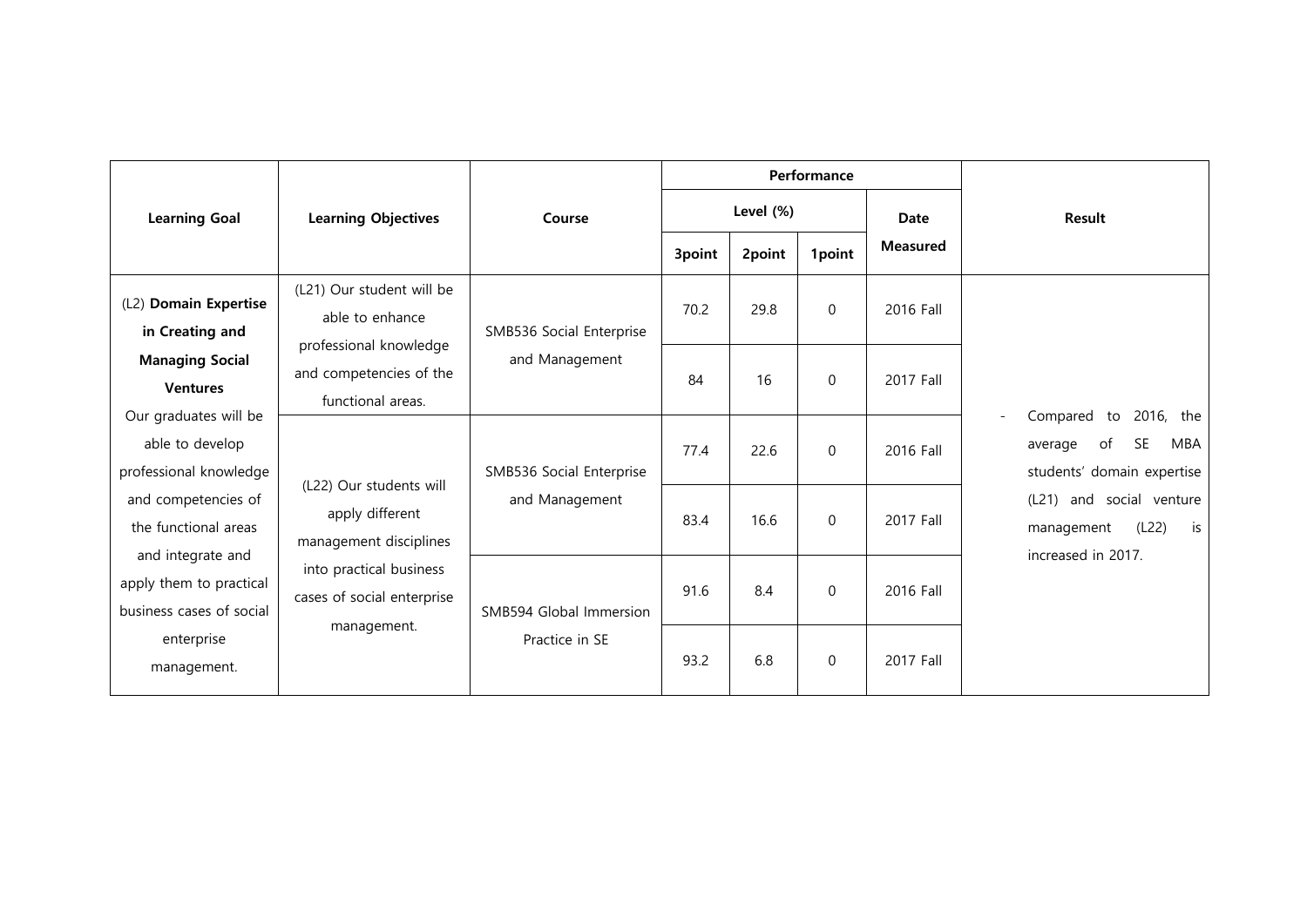|                                                                           | <b>Learning Objectives</b>                                  | Course                                    | Performance |        |              |                 |                                                                                 |
|---------------------------------------------------------------------------|-------------------------------------------------------------|-------------------------------------------|-------------|--------|--------------|-----------------|---------------------------------------------------------------------------------|
| <b>Learning Goal</b>                                                      |                                                             |                                           | Level (%)   |        |              | Date            | Result                                                                          |
|                                                                           |                                                             |                                           | 3point      | 2point | 1point       | <b>Measured</b> |                                                                                 |
| (L3) Communication<br>our graduates will be<br>effective<br>communicators | (L31) Our student will                                      | SMB536 Social Enterprise                  | 78.9        | 21.1   | $\Omega$     | 2016 Fall       | SE MBA students' writing<br>$\sim$                                              |
|                                                                           | produce professional<br>business documents                  | and Management                            | 87          | 13     | $\Omega$     | 2017 Fall       | skill<br>for<br>professional<br>(L31)<br>documents<br>is                        |
|                                                                           | (L32) Our students will<br>deliver effective                | SMB594 Global Immersion<br>Practice in SE | 90.8        | 9.2    | $\Omega$     | 2016 Fall       | improved since 2016.<br>All<br>students<br>meet<br>$\sim$<br>in<br>expectations |
|                                                                           | presentation accompanied<br>with proper media<br>technology |                                           | 87.8        | 12.2   | $\mathbf{0}$ | 2017 Fall       | presentation (L32).                                                             |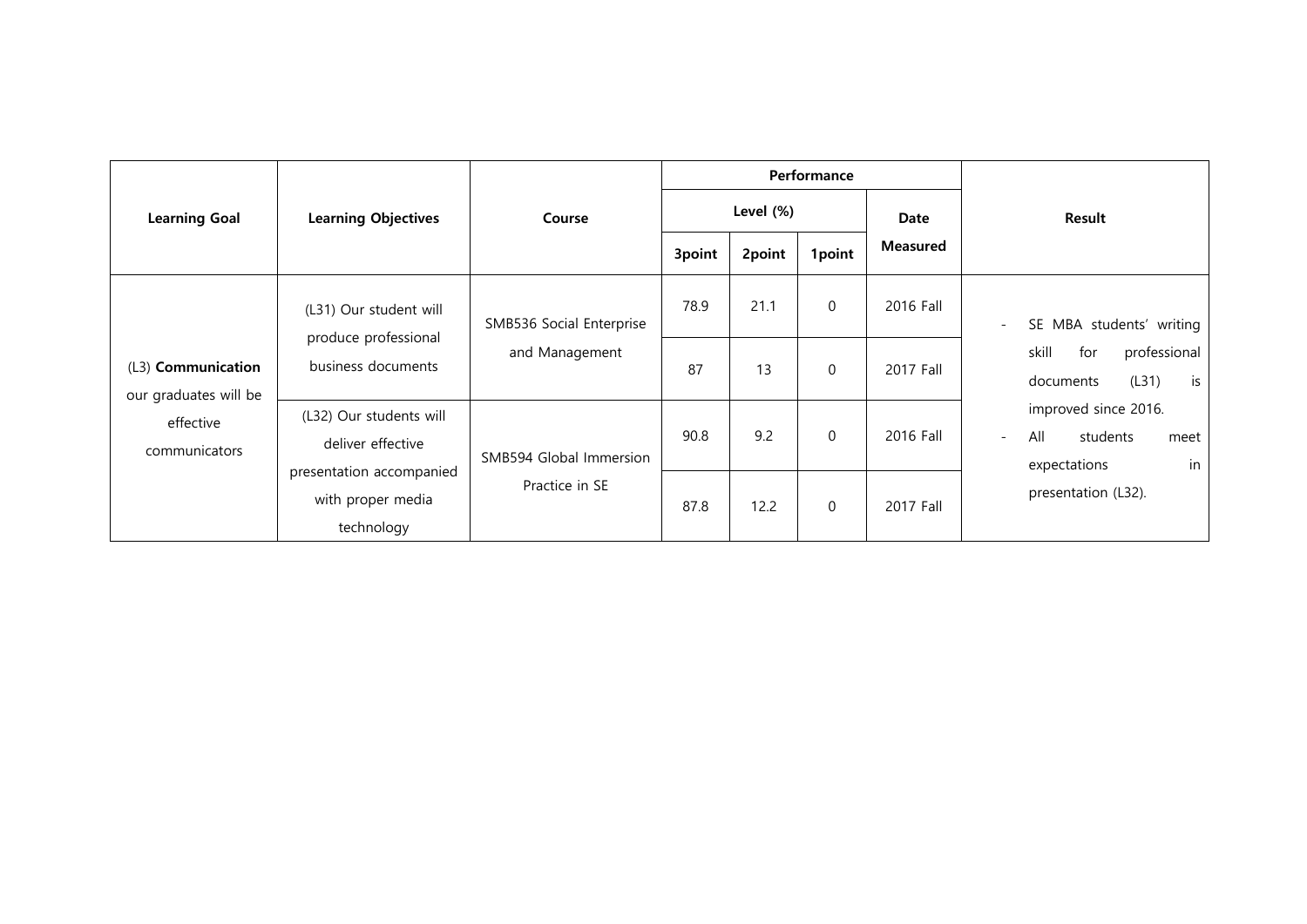|                                                                       | <b>Learning Objectives</b>                                                      | Course                   |           |             | Performance  |                 |                                                                                                                                                                                                |
|-----------------------------------------------------------------------|---------------------------------------------------------------------------------|--------------------------|-----------|-------------|--------------|-----------------|------------------------------------------------------------------------------------------------------------------------------------------------------------------------------------------------|
| <b>Learning Goal</b>                                                  |                                                                                 |                          | Level (%) |             |              | Date            | Result                                                                                                                                                                                         |
|                                                                       |                                                                                 |                          | 3point    | 2point      | 1point       | <b>Measured</b> |                                                                                                                                                                                                |
| (L4) Ethically &                                                      | (L41) Our student will<br>identify ethical and social<br>dilemma and be able to | SMB536 Social Enterprise | 77.9      | 22.1        | $\mathbf 0$  | 2016 Fall       | The average of identifying<br>ethical<br>and social<br>has<br>increased (L41).<br>The majority of SE MBA<br>students achieved exceed<br>expectations<br>about the<br>knowledge of professional |
| <b>Socially Conscious</b><br>Reasoning<br>Our graduates will          | recognize and evaluate<br>alternative courses of<br>action                      | and Management           | 80        | 20          | $\mathbf{0}$ | 2017 Fall       |                                                                                                                                                                                                |
| understand the gravity<br>of ethical behavior and<br>corporate social | (L42) Our students will<br>know the professional                                | SMB594 Global Immersion  | 100       | $\mathbf 0$ | $\mathbf{0}$ | 2016 Fall       |                                                                                                                                                                                                |
| responsibility                                                        | code of conduct within<br>their discipline                                      | Practice in SE           | 88.9      | 11.1        | $\Omega$     | 2017 Fall       | code of conduct (L42).                                                                                                                                                                         |